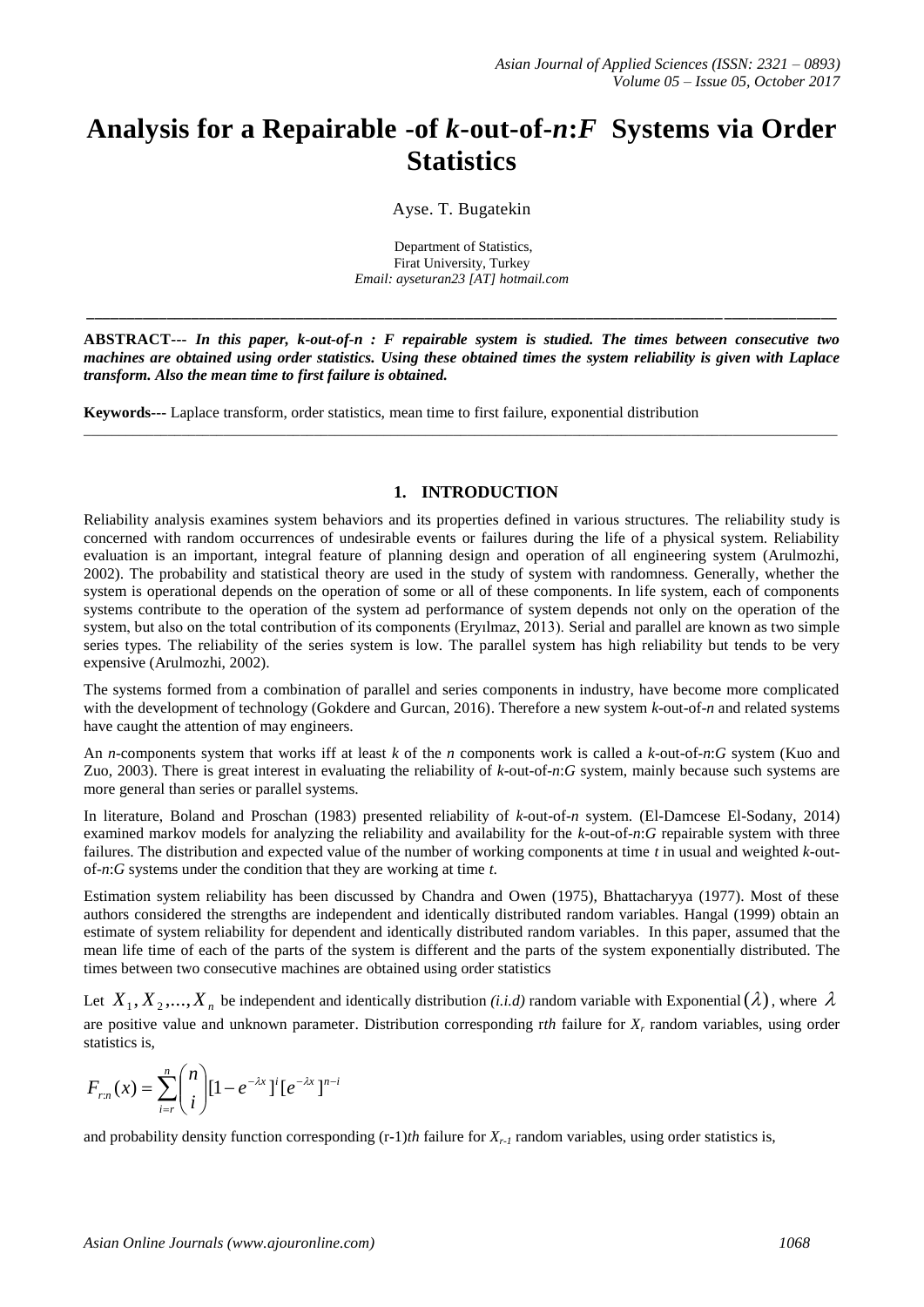$$
f_{r-1:n}(x) = \frac{n!}{(r-2)!(n-r+1)!} [1 - e^{-\lambda x}]^{r-2} [e^{-\lambda x}]^{n-r+1} e^{-x}
$$

$$
P(X_r - X_{r-1} < t) = \int_0^t F_{rn}(t+u) f_{r-1:n}(u) du \tag{1}
$$

|                                                                                                                                                                                                                                                                                                                                                          |                                             |                | $f_{r-1:n}(x) = \frac{n!}{(r-2)!(n-r+1)!} [1-e^{-\lambda x}]^{r-2} [e^{-\lambda x}]^{n-r+1} e^{-x}$ |              |                                                                                                                        |  |      |  |
|----------------------------------------------------------------------------------------------------------------------------------------------------------------------------------------------------------------------------------------------------------------------------------------------------------------------------------------------------------|---------------------------------------------|----------------|-----------------------------------------------------------------------------------------------------|--------------|------------------------------------------------------------------------------------------------------------------------|--|------|--|
|                                                                                                                                                                                                                                                                                                                                                          |                                             |                | Then, the failure time between two machines can be calculated by the following equation.            |              |                                                                                                                        |  |      |  |
| $P(X_r - X_{r-1} < t) = \int_0^t F_{rn}(t+u) f_{r-1:n}(u) du$<br>(1)                                                                                                                                                                                                                                                                                     |                                             |                |                                                                                                     |              |                                                                                                                        |  |      |  |
|                                                                                                                                                                                                                                                                                                                                                          |                                             |                |                                                                                                     |              | Let $X_1, X_2,,X_n$ be independent and non-identically distribution ( <i>i.n.n.i.d</i> ) random variables. For failure |  |      |  |
|                                                                                                                                                                                                                                                                                                                                                          |                                             |                |                                                                                                     |              |                                                                                                                        |  |      |  |
| between of two machines as $X_{r-1}$ and $X_r$ , if $\lambda_1 = 0.2$ , $\lambda_2 = 0.1$ , $\lambda_3 = 0.05$ and $\lambda_4 = 0.04$ are taken, re<br>from Table 1 can be obtained.                                                                                                                                                                     |                                             |                |                                                                                                     |              |                                                                                                                        |  |      |  |
|                                                                                                                                                                                                                                                                                                                                                          |                                             |                |                                                                                                     |              |                                                                                                                        |  |      |  |
| Difference probabilities for failure times between consecutive two machines are calculated from Table 1. Becaus<br>components in the system are not identical, the failure rates of each component are obtained                                                                                                                                          |                                             |                |                                                                                                     |              |                                                                                                                        |  |      |  |
| $\lambda_1 = 0.2$ , $\lambda_2 = 0.17$ , $\lambda_3 = 0.06$ , $\lambda_4 = 0.03$ .                                                                                                                                                                                                                                                                       |                                             |                |                                                                                                     |              |                                                                                                                        |  |      |  |
|                                                                                                                                                                                                                                                                                                                                                          |                                             |                |                                                                                                     |              |                                                                                                                        |  |      |  |
|                                                                                                                                                                                                                                                                                                                                                          |                                             |                |                                                                                                     |              |                                                                                                                        |  |      |  |
|                                                                                                                                                                                                                                                                                                                                                          |                                             |                | <b>Table 1.</b> Failure time between of two machines as $X_{r-1}$ and $X_r$ for <i>i.n.n.i.d.</i>   |              |                                                                                                                        |  |      |  |
| $\boldsymbol{t}$                                                                                                                                                                                                                                                                                                                                         | $P(X_{(1)} - X_{(2)} < t)$                  | $\mathfrak{t}$ | $P(X_{(2)} - X_{(3)} < t)$                                                                          |              | $P(X_{(3)} - X_{(4)} < t)$                                                                                             |  |      |  |
| 1                                                                                                                                                                                                                                                                                                                                                        | 0,025364                                    | 1              | 0,000031                                                                                            | $\mathbf{1}$ | $4,72.10^{7}$                                                                                                          |  |      |  |
| $\overline{c}$                                                                                                                                                                                                                                                                                                                                           | 0,121255                                    | 3              | 0,024888                                                                                            | 10           | 0,067629                                                                                                               |  |      |  |
| $\mathfrak{Z}$                                                                                                                                                                                                                                                                                                                                           | 0,256002                                    | 5              | 0,116774                                                                                            | 15           | 0,196776                                                                                                               |  |      |  |
| $\overline{4}$                                                                                                                                                                                                                                                                                                                                           | 0,395750                                    | 7              | 0,254492                                                                                            | 20           | 0,336310                                                                                                               |  |      |  |
| $\sqrt{5}$                                                                                                                                                                                                                                                                                                                                               | 0,523252                                    | 9              | 0,398010                                                                                            | 25           | 0,456017                                                                                                               |  |      |  |
| 6                                                                                                                                                                                                                                                                                                                                                        | 0,632666                                    | 11             | 0,524720                                                                                            | 30           | 0,550164                                                                                                               |  |      |  |
| $\boldsymbol{7}$<br>$\,8\,$                                                                                                                                                                                                                                                                                                                              | 0,723765                                    | 13<br>15       | 0,628045                                                                                            | 35<br>45     | 0,621964                                                                                                               |  |      |  |
| 9                                                                                                                                                                                                                                                                                                                                                        | 0,798538<br>0,859562                        | 19             | 0,709200<br>0,820335                                                                                | 60           | 0,717609<br>0,792368                                                                                                   |  |      |  |
| 10                                                                                                                                                                                                                                                                                                                                                       | 0,909306                                    | 23             | 0,886669                                                                                            | 70           | 0,818745                                                                                                               |  |      |  |
| 11                                                                                                                                                                                                                                                                                                                                                       | 0,949898                                    | 50             | 0,992748                                                                                            | 90           | 0,845649                                                                                                               |  |      |  |
| 12                                                                                                                                                                                                                                                                                                                                                       | 0,983080                                    | 100            | 0,999927                                                                                            | 250          | 0,867390                                                                                                               |  |      |  |
| 13                                                                                                                                                                                                                                                                                                                                                       | 1                                           | 150            | 1                                                                                                   | 1000         | 1                                                                                                                      |  |      |  |
|                                                                                                                                                                                                                                                                                                                                                          |                                             |                |                                                                                                     |              |                                                                                                                        |  |      |  |
|                                                                                                                                                                                                                                                                                                                                                          |                                             |                |                                                                                                     |              |                                                                                                                        |  |      |  |
|                                                                                                                                                                                                                                                                                                                                                          |                                             |                | 2.                                                                                                  |              | <b>MODEL ASSUMPTIONS</b>                                                                                               |  |      |  |
| 1. The system under consideration is a repairable 3-out-of-4:F system.                                                                                                                                                                                                                                                                                   |                                             |                |                                                                                                     |              |                                                                                                                        |  |      |  |
| 2. Both the working time and the repair time of a component are exponentially distributed.                                                                                                                                                                                                                                                               |                                             |                |                                                                                                     |              |                                                                                                                        |  |      |  |
|                                                                                                                                                                                                                                                                                                                                                          |                                             |                |                                                                                                     |              |                                                                                                                        |  |      |  |
| 3. Each component after repair is as good as new.                                                                                                                                                                                                                                                                                                        |                                             |                |                                                                                                     |              |                                                                                                                        |  |      |  |
| 4. The lives of the components are <i>i.n.n.i.d.</i>                                                                                                                                                                                                                                                                                                     |                                             |                |                                                                                                     |              |                                                                                                                        |  |      |  |
| 5. All components are working at time $t = 0$ .                                                                                                                                                                                                                                                                                                          |                                             |                |                                                                                                     |              |                                                                                                                        |  |      |  |
|                                                                                                                                                                                                                                                                                                                                                          |                                             |                |                                                                                                     |              |                                                                                                                        |  |      |  |
|                                                                                                                                                                                                                                                                                                                                                          |                                             |                | 3.                                                                                                  |              | <b>MODEL ANALYSIS</b>                                                                                                  |  |      |  |
| Let $N(t)$ represents the state of the 3-out-of-4:F system at time t. Based on the assumption 1 and 2 we have                                                                                                                                                                                                                                            |                                             |                |                                                                                                     |              |                                                                                                                        |  |      |  |
|                                                                                                                                                                                                                                                                                                                                                          |                                             |                |                                                                                                     |              |                                                                                                                        |  |      |  |
| $N(t) = \begin{cases} 0 & ,if \text{ at time } t \text{, all components work, the system works,} \\ -1 & if \text{ at time } t \text{, one components fails, the system works,} \\ 2 & if \text{ at time } t \text{, two components fail, the system works,} \\ 3 & if \text{ at time } t \text{, three components fail, the system fails,} \end{cases}$ |                                             |                |                                                                                                     |              |                                                                                                                        |  |      |  |
|                                                                                                                                                                                                                                                                                                                                                          |                                             |                |                                                                                                     |              |                                                                                                                        |  |      |  |
|                                                                                                                                                                                                                                                                                                                                                          |                                             |                |                                                                                                     |              |                                                                                                                        |  |      |  |
|                                                                                                                                                                                                                                                                                                                                                          |                                             |                |                                                                                                     |              |                                                                                                                        |  |      |  |
|                                                                                                                                                                                                                                                                                                                                                          |                                             |                |                                                                                                     |              |                                                                                                                        |  |      |  |
| where $\lambda_i > 0$ , $i = 1, 2, 3, 4$ .                                                                                                                                                                                                                                                                                                               |                                             |                |                                                                                                     |              |                                                                                                                        |  |      |  |
|                                                                                                                                                                                                                                                                                                                                                          |                                             |                |                                                                                                     |              |                                                                                                                        |  |      |  |
|                                                                                                                                                                                                                                                                                                                                                          |                                             |                |                                                                                                     |              |                                                                                                                        |  |      |  |
|                                                                                                                                                                                                                                                                                                                                                          |                                             |                |                                                                                                     |              |                                                                                                                        |  | 1069 |  |
|                                                                                                                                                                                                                                                                                                                                                          | Asian Online Journals (www.ajouronline.com) |                |                                                                                                     |              |                                                                                                                        |  |      |  |

**Table 1.** Failure time between of two machines as  $X_{r-1}$  and  $X_r$  for *i.n.n.i.d.* 

# **2. MODEL ASSUMPTIONS**

- 1. The system under consideration is a repairable 3-out-of-4:F system.
- 2. Both the working time and the repair time of a component are exponentially distributed.
- 3. Each component after repair is as good as new.
- 4. The lives of the components are *i.n.n.i.d.*
- 5. All components are working at time *t= 0.*

### **3. MODEL ANALYSIS**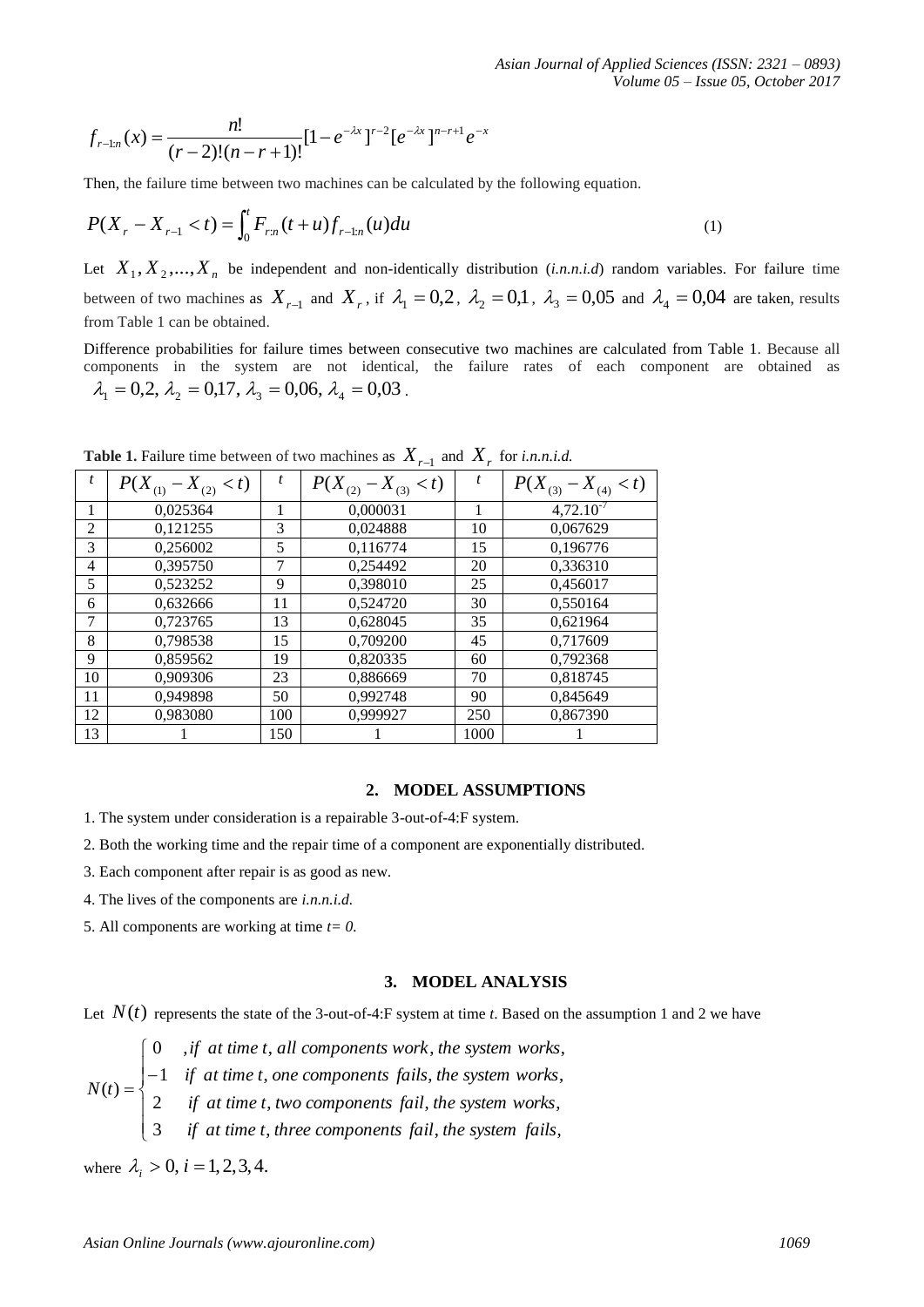Then  $\{N(t), t \ge 0\}$  is a cotinuous- time homogeneous Markov process with state space  $\Omega = \{0, -1, -2, 3\}$ . Obviously, the set of working states is  $W = \{0, -1, -2\}$  and the set of failed state is  $F = \{3\}$ .

According to definitions given by (Cheng and Zhang, 2010) the generalized transition probability and the key component, we can obtain the following equaions for the state transition probability in the 3-out-of-4:F system:

$$
p_{00}(\Delta t) = 1 - (\lambda_1 + \lambda_2 + \lambda_3 + \lambda_4) \Delta t + o(\Delta t)
$$
  
\n
$$
p_{0-1}(\Delta t) = (\lambda_1 + \lambda_2 + \lambda_3 + \lambda_4) \Delta t + o(\Delta t)
$$
  
\n
$$
p_{0-2}(\Delta t) = p_{03}(\Delta t) = o(\Delta t)
$$
  
\n
$$
p_{-10}(\Delta t) = \mu(\Delta t) + o(\Delta t)
$$
  
\n
$$
p_{-1-1}(\Delta t) = 1 - \left[ \frac{2(\lambda_1 \lambda_2 + \lambda_1 \lambda_3 + \lambda_1 \lambda_4 + \lambda_2 \lambda_3 + \lambda_2 \lambda_4 + \lambda_3 \lambda_4)}{\lambda_1 + \lambda_2 + \lambda_3 + \lambda_4} + \mu \right] \Delta t + o(\Delta t)
$$
  
\n
$$
p_{-1-2}(\Delta t) = 1 - \left[ \frac{2(\lambda_1 \lambda_2 + \lambda_1 \lambda_3 + \lambda_1 \lambda_4 + \lambda_2 \lambda_3 + \lambda_2 \lambda_4 + \lambda_3 \lambda_4)}{\lambda_1 + \lambda_2 + \lambda_3 + \lambda_4} \right] \Delta t + o(\Delta t)
$$
  
\n
$$
p_{-13}(\Delta t) = o(\Delta t)
$$
  
\n
$$
p_{-20}(\Delta t) = o(\Delta t)
$$
  
\n
$$
p_{-20}(\Delta t) = o(\Delta t)
$$
  
\n
$$
p_{-2-1}(\Delta t) = \mu(\Delta t) + o(\Delta t)
$$
  
\n
$$
p_{-2-2}(\Delta t) = 1 - \left[ \frac{3(\lambda_1 \lambda_2 \lambda_3 + \lambda_1 \lambda_2 \lambda_4 + \lambda_1 \lambda_3 \lambda_4 + \lambda_2 \lambda_3 \lambda_4)}{\lambda_1 + \lambda_2 \lambda_3 + \lambda_2 \lambda_4 + \lambda_3 \lambda_4} + \mu \right] \Delta t + o(\Delta t)
$$
  
\n
$$
p_{-2-2}(\Delta t) = 1 - \left[ \frac{3(\lambda_1 \lambda_2 \lambda_3 + \lambda_1 \lambda_3 + \lambda_1 \lambda_4 + \lambda_2 \lambda_3 + \lambda_2 \lambda_4 + \lambda_3 \lambda_4)}{\lambda_1 + \lambda_2 \lambda_3 + \
$$

Using the equations listed above for the state transition probabilities in the 3-out-of-4:F system, we can find the transition rate matrix Q as follow.

$$
Q = \begin{pmatrix} -(\lambda_1 + \lambda_2 + \lambda_3 + \lambda_4) & (\lambda_1 + \lambda_2 + \lambda_3 + \lambda_4) & 0 & 0 \\ \mu & -a & b & 0 \\ 0 & \mu & -c & d \\ 0 & 0 & \mu & -\mu \end{pmatrix}
$$

where,

$$
a = \frac{2(\lambda_1\lambda_2 + \lambda_1\lambda_3 + \lambda_1\lambda_4 + \lambda_2\lambda_3 + \lambda_2\lambda_4 + \lambda_3\lambda_4)}{\lambda_1 + \lambda_2 + \lambda_3 + \lambda_4} + \mu, \ b = \frac{2(\lambda_1\lambda_2 + \lambda_1\lambda_3 + \lambda_1\lambda_4 + \lambda_2\lambda_3 + \lambda_2\lambda_4 + \lambda_3\lambda_4)}{\lambda_1 + \lambda_2 + \lambda_3 + \lambda_4},
$$
  

$$
c = \frac{3(\lambda_1\lambda_2\lambda_3 + \lambda_1\lambda_2\lambda_4 + \lambda_1\lambda_3\lambda_4 + \lambda_2\lambda_3\lambda_4)}{\lambda_1 + \lambda_2 + \lambda_3 + \lambda_4} + \mu
$$

$$
c = \frac{3(\lambda_1\lambda_2\lambda_3 + \lambda_1\lambda_2\lambda_4 + \lambda_1\lambda_3\lambda_4 + \lambda_2\lambda_3\lambda_4)}{\lambda_1\lambda_2 + \lambda_1\lambda_3 + \lambda_1\lambda_4 + \lambda_2\lambda_3 + \lambda_2\lambda_4 + \lambda_3\lambda_4} + \mu
$$

#### *Asian Online Journals [\(www.ajouronline.com\)](http://www.ajouronline.com/) 1070*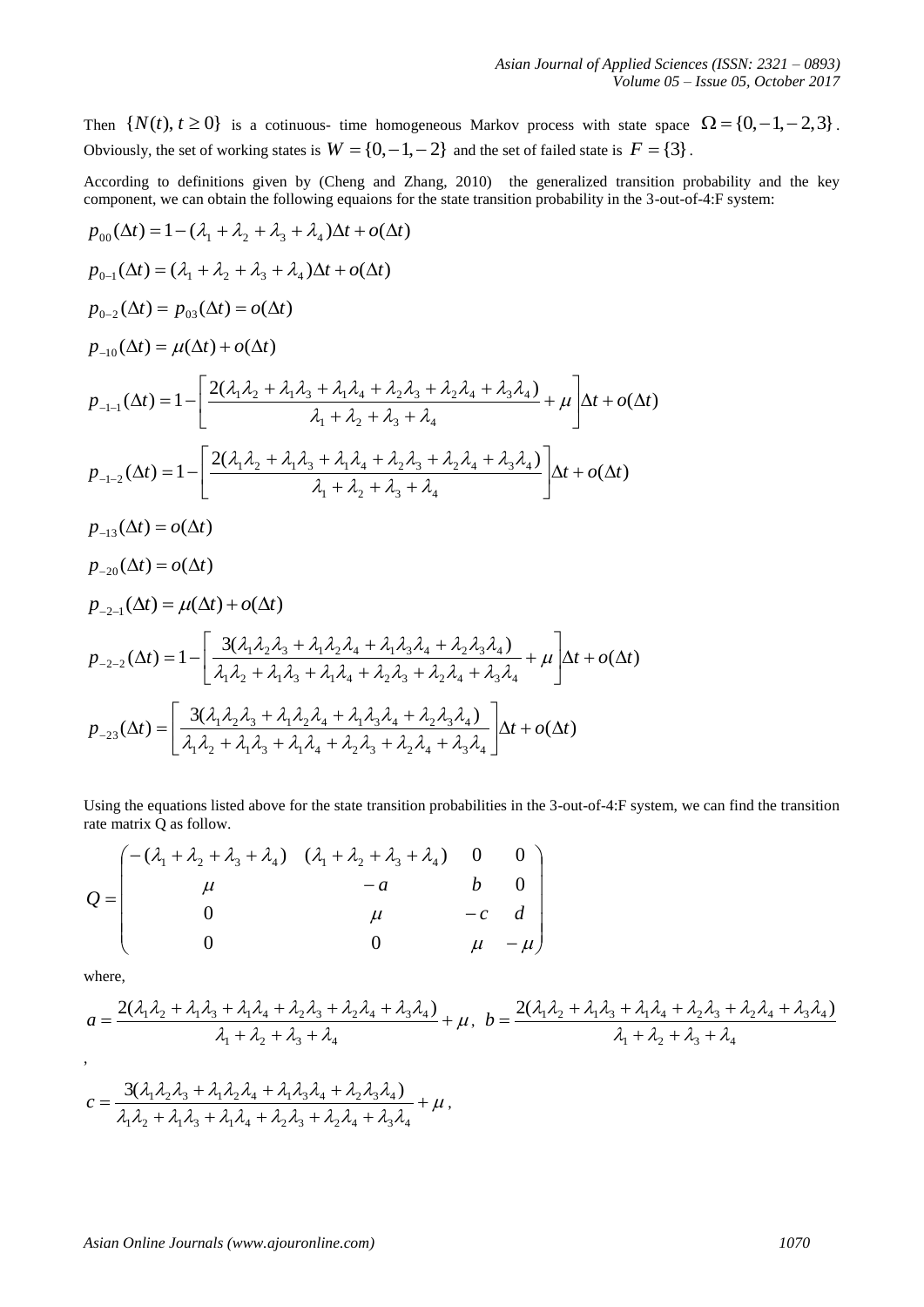$$
d = \frac{3(\lambda_1\lambda_2\lambda_3 + \lambda_1\lambda_2\lambda_4 + \lambda_1\lambda_3\lambda_4 + \lambda_2\lambda_3\lambda_4)}{\lambda_1\lambda_2 + \lambda_1\lambda_3 + \lambda_1\lambda_4 + \lambda_2\lambda_3 + \lambda_2\lambda_4 + \lambda_3\lambda_4}.
$$

In the following we study the reliability of the 3-out-of-4:F sysytem with independent non-identically distributed components.

To determine system reliability  $R(t)$ , we consider  $\{N(t), t \ge 0\}$  as a  $\{\tilde{N}(t), t \ge 0\}$ . Actually,  $\{\tilde{N}(t), t \ge 0\}$  is a continuos-time homogeneous Markov Process with state space  $\tilde{\Omega} = \{0, -1, -2, \}$  (Zhang et.al., 2000).

Now, let

$$
p_j(t) = P\{\widetilde{N}(t) = j\}, \quad j \in \widetilde{\Omega}
$$

Then, the system reliability is

$$
R(t) = p_0(t) + p_{-1}(t) + p_{-2}(t)
$$

According to the Fokker-Planck equation (Cao and Cheng, 1986), it is easy to derive the following syaytem of differential equations;

$$
p_{\tilde{\Omega}}^{\dagger}(t) = p_{\tilde{\Omega}}(t).B \tag{2}
$$

where

$$
p_{\tilde{\Omega}}(t) = (p_0(t) + p_{-1}(t) + p_{-2}(t))
$$
  
\n
$$
p_{\tilde{\Omega}}(0) = (1,00) \text{ and}
$$
  
\n
$$
B = \begin{pmatrix} -(\lambda_1 + \lambda_2 + \lambda_3 + \lambda_4) & (\lambda_1 + \lambda_2 + \lambda_3 + \lambda_4) & 0 \\ \mu & -a & b \\ 0 & \mu & -c \end{pmatrix} = \begin{pmatrix} -0.46 & 0.46 & 0 \\ 0.5 & -0.8 & 0.3 \\ 0 & 0.5 & -0.662 \end{pmatrix}
$$

The laplace transform of eq. (2), considering the initial conditions are

$$
sp_0^*(s) = -0,46p_0^*(s) + 0,5p_{-1}^*(s) + 1
$$
  
\n
$$
sp_{-1}^*(s) = 0,46p_0^*(s) - 0,8p_{-1}^*(s) + 0,5p_{-2}^*(s)
$$
  
\n
$$
sp_{-2}^*(s) = 0,3p_{-1}^*(s) - 0,66p_{-2}^*(s)
$$

Simplifying these equations, we have

$$
p_{-2}^{*}(s) = \frac{0.3}{s + 0.66} p_{-1}^{*}(s)
$$
  

$$
p_{0}^{*}(s) = \frac{(s + 0.8)(s + 0.66) - 0.15}{0.46(s + 0.66)} p_{-1}^{*}(s)
$$

$$
p_{-1}^*(s) = \frac{0,46(s+0,66)}{(s+0,46)(s+0,8)(s+0,66) - 0,15(s+0,46) - 0,23(s+0,66)}
$$

The laplace transform at the sysytem's reliability  $R(t)$  is given by,

$$
R^*(s) = p_0^*(s) + p_{-1}^*(s) + p_{-2}^*(s)
$$

The system mean time to first failure is given by,